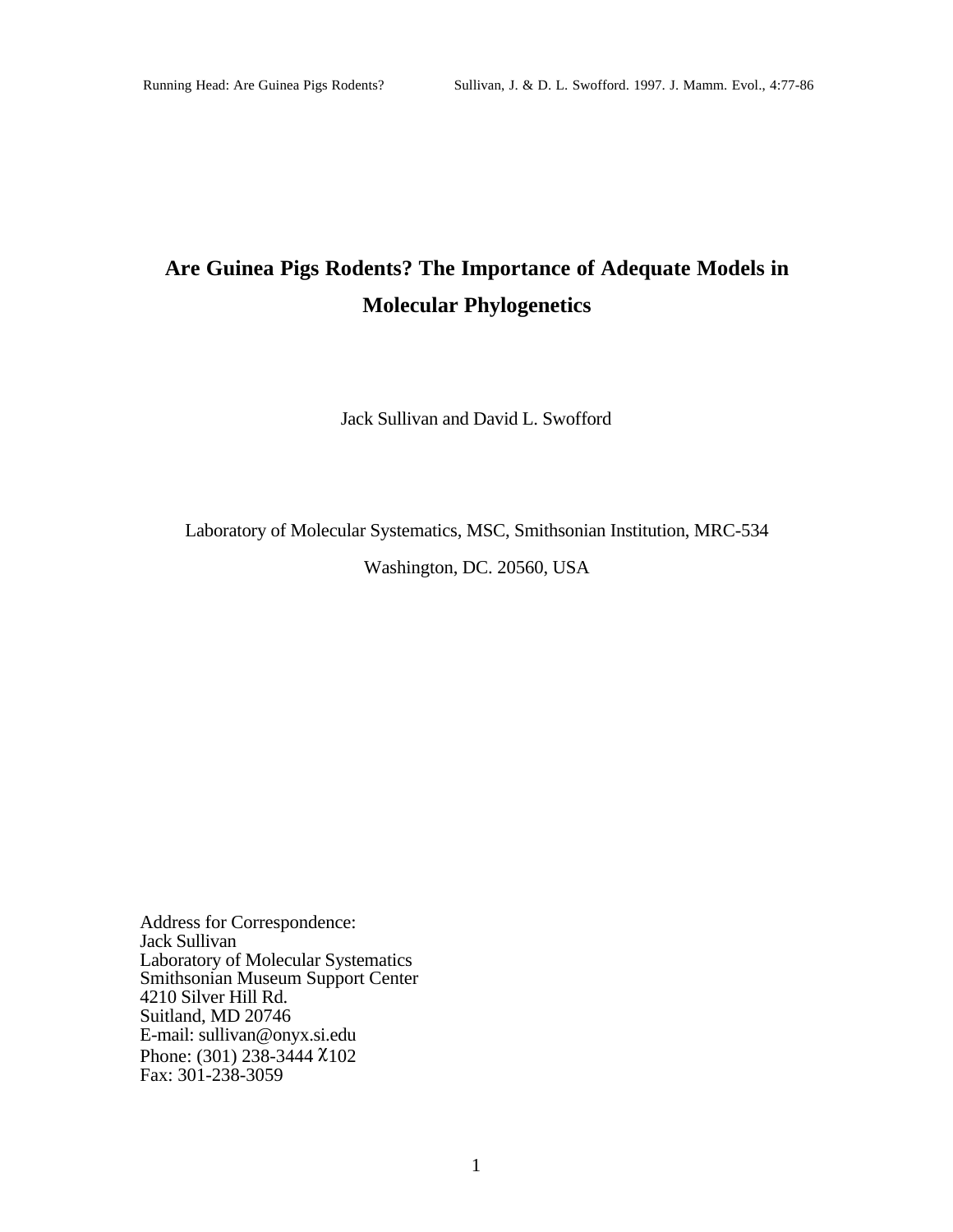The monophyly of Rodentia has repeatedly been challenged based on several studies of molecular sequence data. Most recently, D'Erchia et al. (1996) analyzed complete mtDNA sequences of sixteen mammals and concluded that rodents are not monophyletic. We have reanalyzed these data using maximum-likelihood methods. We use two methods to test for significance of differences among alternative topologies, and show that: 1) models that incorporate variation in evolutionary rates across sites fit the data dramatically better than models used in the original analyses, 2) that the mtDNA data fail to refute rodent monophyly, and 3) the original interpretation of strong support for nonmonophyly results from systematic error associated with an oversimplified model of sequence evolution. These analyses illustrate the importance of incorporating recent theoretical advances into molecular phylogenetic analyses, especially when results of these analyses conflict with classical hypotheses of relationships.

**KEY WORDS:** Inconsistency, Maximum likelihood, Molecular systematics, Rodents, Rate Heterogeneity.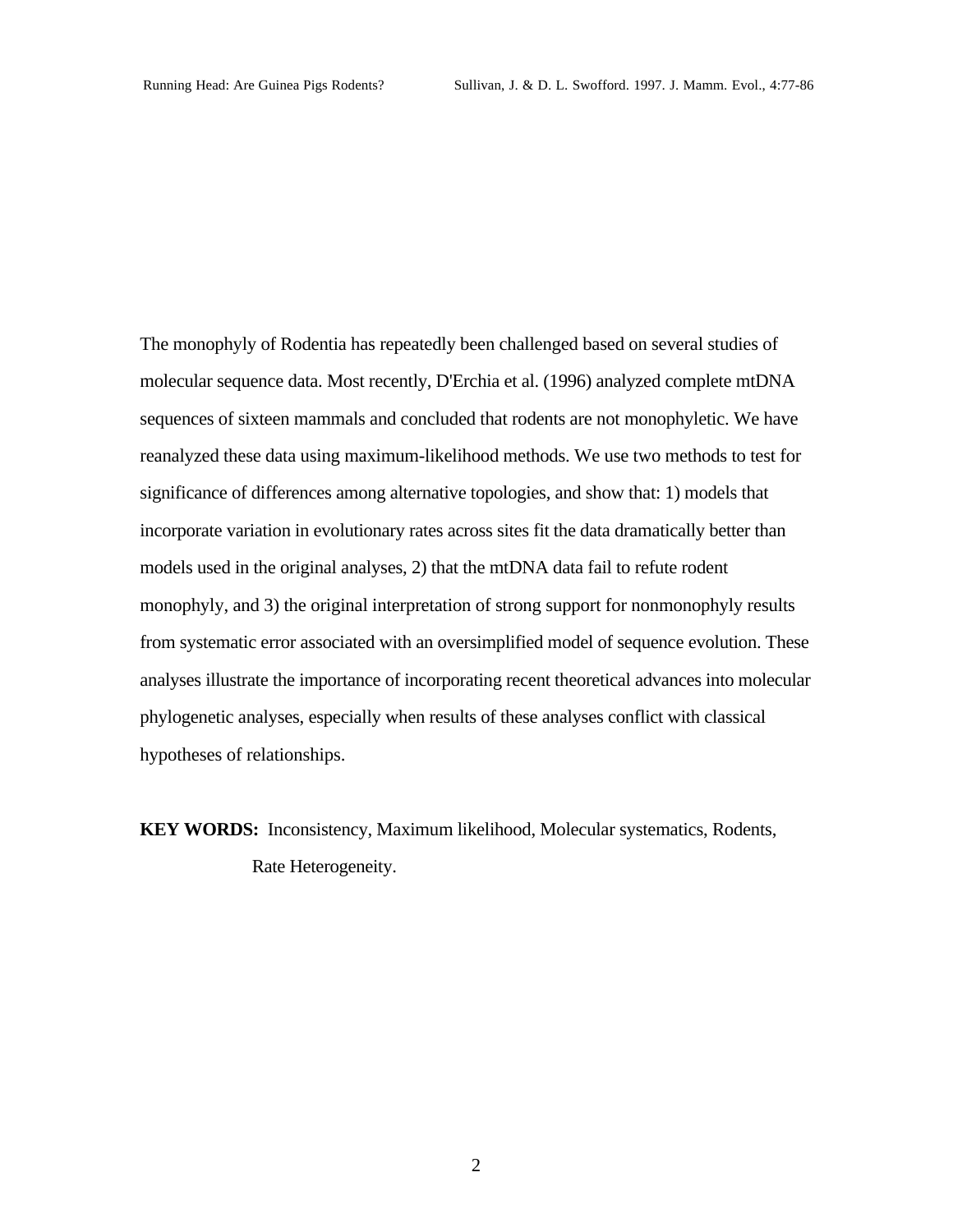#### **INTRODUCTION**

The assertions made in several molecular phylogenetic studies (Graur et al., 1991; Li et al., 1992; Ma et al., 1993) have led to the growing acceptance of the conclusion that the order Rodentia is not monophyletic, in spite of the facts that these data sets essentially provide no significant refutation of the classical hypothesis (e.g., Hasegawa et al., 1992; Cao et al., 1994), and other molecular studies actually support rodent monophyly (Martignetti and Brosius, 1993; Porter et al., 1996). Recently, D'Erchia et al. (1996) suggested that their phylogenetic analyses of complete mtDNA sequences of 16 species firmly establish that the guinea pig is not a rodent based on its placement as a sister taxon to a clade containing Lagomorpha, Carnivora, Primates, Perissodactyla, and Artiodactyla (including cetaceans), rather than in a clade with mouse and rat. They claim that this placement is both consistent across phylogenetic reconstruction methodologies and is supported by "very significant" bootstrap values. Because nonmonophyly of the rodents would imply a remarkable amount of convergence in morphology (including the masticatory apparatus, cranial and post-cranial skeletal characters, and placentation patterns; reviewed in Luckett and Hartenberger, 1993), the possibility that the results of D'Erchia et al. (1996) stem from systematic error in the mtDNA analyses must be explored.

The purpose of this paper is to assess the degree to which the conclusions of D'Erchia et al. (1996) are supported by their data. These authors estimated evolutionary trees using parsimony, distance, and maximum-likelihood methods. A frequent criticism of parsimony methods is their susceptibility to systematic error associated with "long-branch attraction" and related phenomena (e.g., Felsenstein, 1978; Hendy and Penny, 1989). Distance and likelihood methods have the advantage of being based on explicit models of evolutionary change, but recent studies have illustrated that even model-based methods are not immune to being inconsistent estimators of phylogeny when their assumptions are strongly violated (Gaut and Lewis, 1995; Waddell, 1995; Yang, 1996). The inconsistency of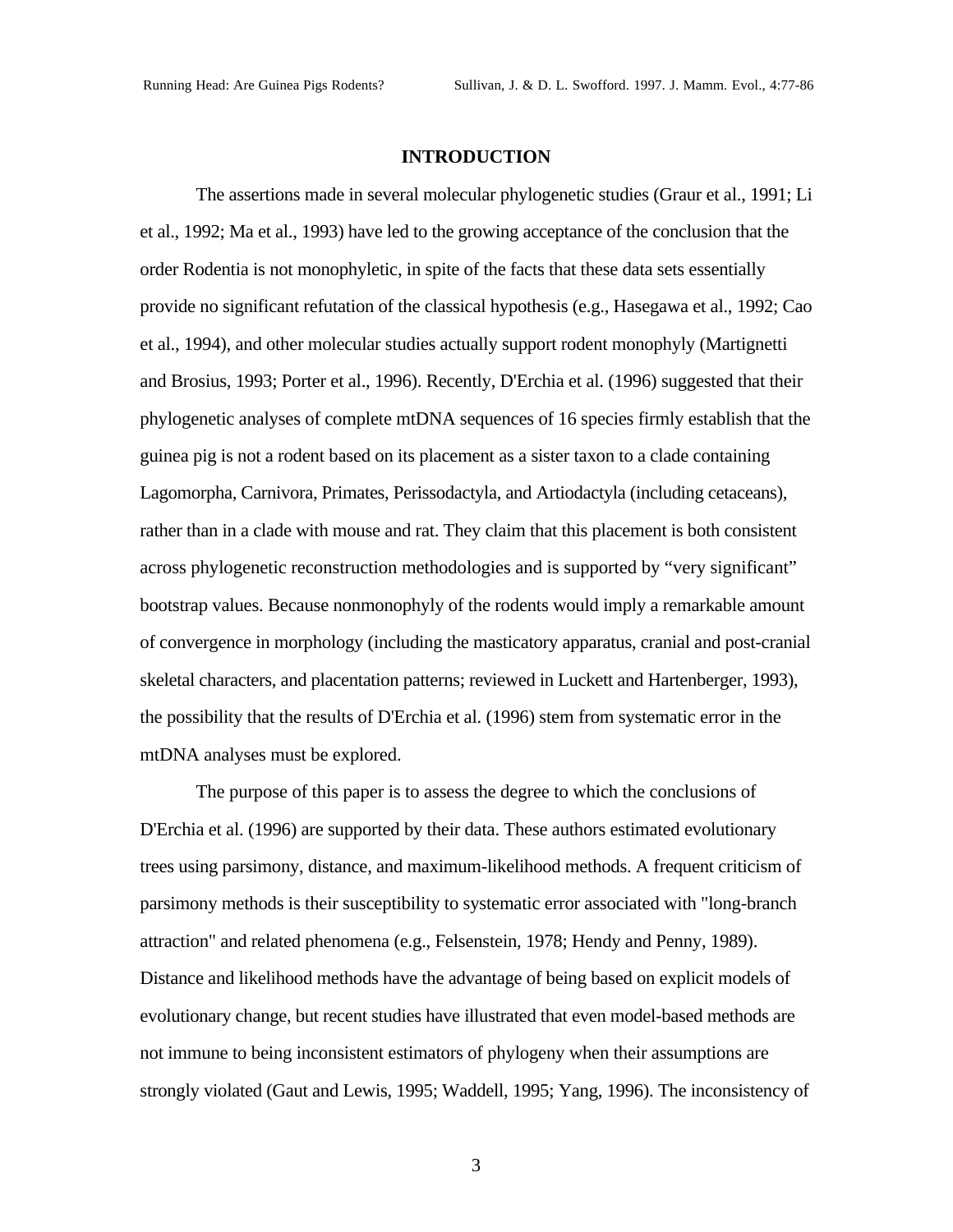likelihood analysis under an oversimplified evolutionary model is demonstrated in Figure 1. Sequences were simulated on the tree shown under a Jukes-Cantor model (Jukes and Cantor, 1969) with 50% invariable sites  $(JC + I)$ . The upper curve represents the probability of inferring the true tree with increasing sequence length when the reconstruction model fits the data, and the lower curve represents the probability of inferring the true tree with increasing sequence lengths using likelihood under an assumption of an equal-rates Jukes-Cantor model. Clearly, maximum likelihood is inconsistent when all sites are incorrectly assumed to be free to vary.

The model-based analyses that D'Erchia et al. (1996) conducted on nucleotide sequences used an evolutionary model that allows both unequal base frequencies and different probabilities for each of the six possible transformations (A⇔C, A⇔G, A⇔Τ, C⇔G, C⇔T, G⇔T). However their model assumes all sites are variable and evolve at the same rate. This assumption is clearly violated in mammalian mtDNA (e.g., Yang et al., 1994; Sullivan et al., 1995). Our reanalysis of their "protein super-gene" data set (combined data from all mitochondrial protein genes) reveals that the evidence for excluding the guinea pig from the rodent clade is strongly overstated and is attributable D'Erchia et al.'s use of an oversimplified model.

#### **METHODS**

We chose to focus on the "protein supergene" data set because it provided stronger apparent refutation of rodent monophyly than the "rRNA supergene" data set. We omitted third-codon positions because these sites strongly violate the assumption of stationary base frequencies made by nearly all phylogenetic methods (either explicitly or implicitly); this data set is therefore very similar to the data set containing only non-synonymous substitutions analyzed by D'Erchia et al. (1996). Because the MOLPHY program (Adachi and Hasegawa, 1996) used in D'Erchia et al.'s maximum-likelihood analysis does not allow for among-site rate heterogeneity, we performed maximum-likelihood analyses at the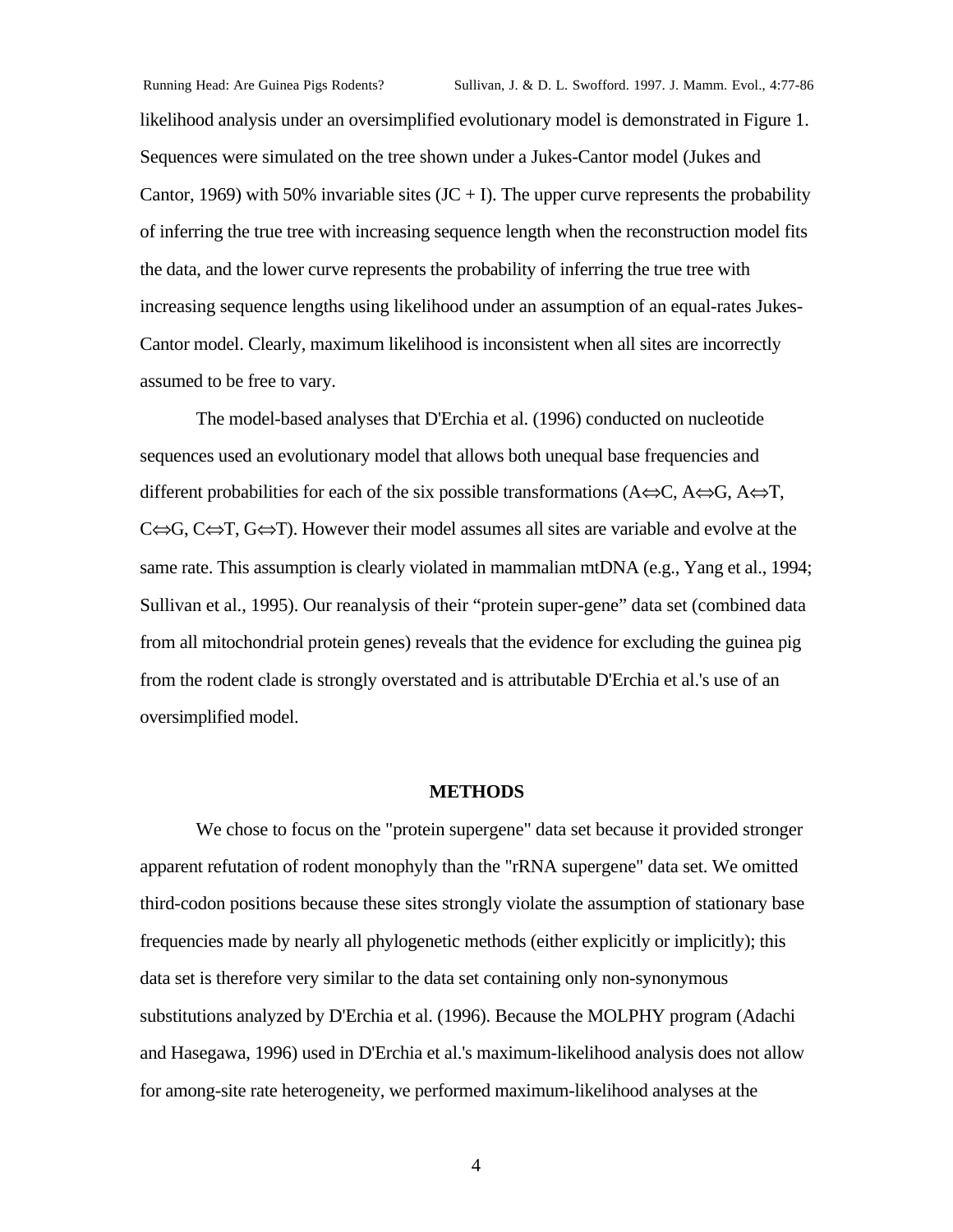Running Head: Are Guinea Pigs Rodents? Sullivan, J. & D. L. Swofford. 1997. J. Mamm. Evol., 4:77-86 nucleotide (rather than amino acid) level. All analyses were conducted using test versions of the PAUP\* computer program (4.0d46 - 4.0d53) written by one of us (DLS).

Our emphasis on maximum-likelihood methods is motivated by two considerations. First, it has been shown that maximum likelihood is a consistent estimator of phylogeny over a larger set of conditions than is parsimony (e.g., Huelsenbeck, 1995). Second, a major advantage of likelihood relative to parsimony or distance methods is that the likelihood score provides an objective criterion of goodness-of-fit between model and data that is comparable across models. This property provides a means for choosing an appropriate reconstruction model for phylogenetic analysis. Under parsimony, the optimality criterion (tree length) is not directly comparable across weighting schemes; this makes choice of weighting schemes (including the choice of equal weights) under the parsimony framework somewhat arbitrary.

We examined four substitution models: Jukes-Cantor (JC; Jukes and Cantor, 1969), Kimura two-parameter (K2P; Kimura, 1980), Hasegawa-Kishino-Yano (HKY-85; Hasegawa et al., 1985), and general time-reversible (GTR, equals REV of Yang, 1994a). The JC model assumes that all six transformations (A⇔C, A⇔G, A⇔Τ, C⇔G, C⇔T, G⇔T) have equal probability, and that all four nucleotides are present in equal frequencies. The K2P model also assumes equal base frequencies, but allows different probabilities for transitions and transversions (i.e., a transition bias). The HKY-85 model also allows for a transition bias and, further, relaxes the assumption of equal base frequencies. The GTR model allows unequal base frequencies and allows a unique probability for each of the six possible transformations.

In addition, four models of among-site rate heterogeneity were examined: 1) equal rates assumed at all sites; 2) a proportion of sites estimated to be invariable, with equal rates assumed at variable sites ("I", Hasegawa et al., 1985); 3) rates at all sites assumed to follow a discrete approximation of the gamma distribution ("Γ", Yang, 1994b); 4) and some sites assumed to be invariable, with gamma-distributed rates at variable sites ("I+Γ"; Gu et al.,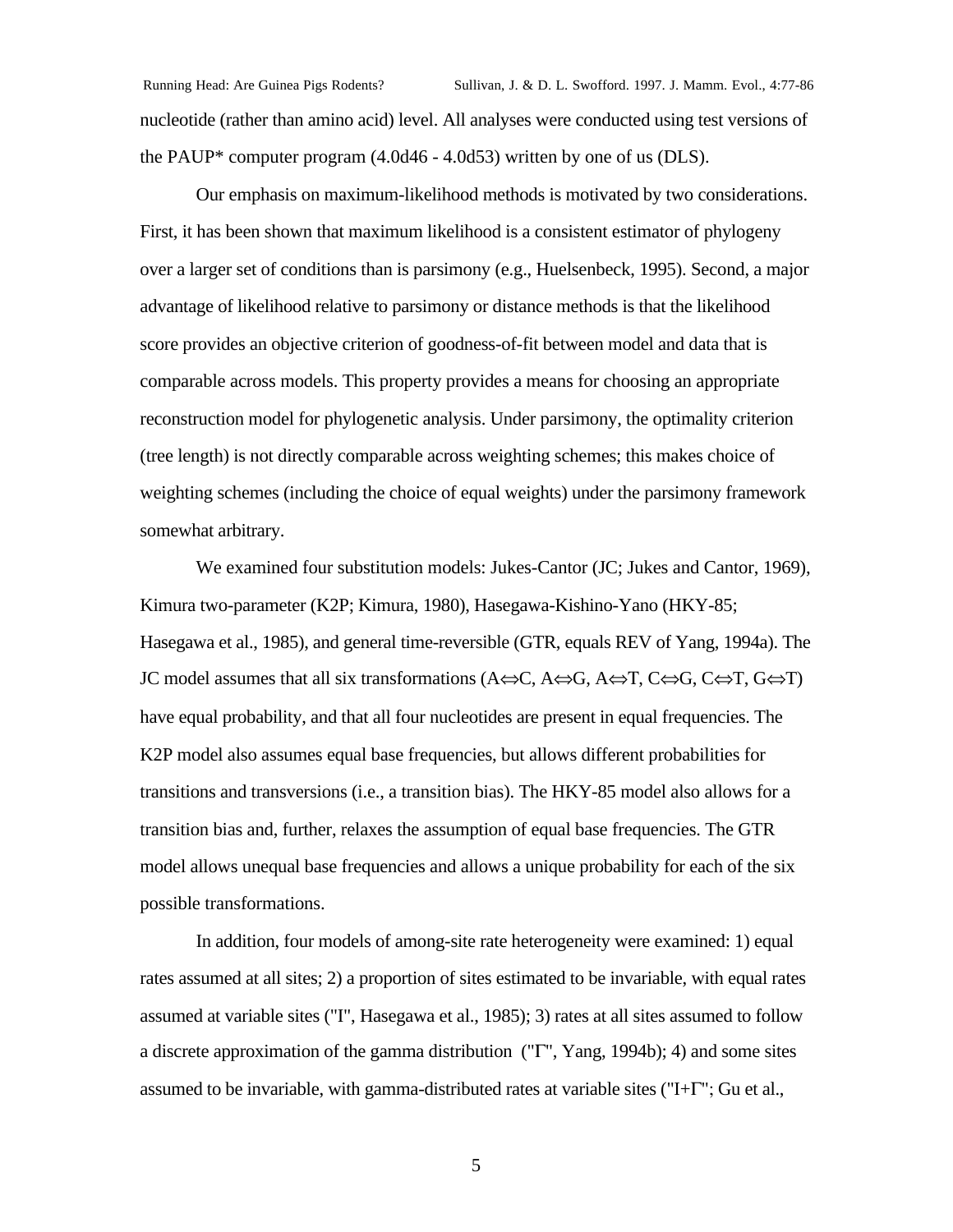1995). Thus, 16 models of sequence evolution were examined (four substitution models, each with four rate-heterogeneity models), each of which is a special case of the most parameter-rich model, GTR+I+Γ. The assumptions made by each of these models are compared in the appendix (see Swofford et al., 1996, for a more detailed description of models).

Separate heuristic tree-searches (stepwise addition of taxa, 10 random input orders, and TBR branch swapping) were conducted under the equal-rates GTR model (equivalent to the model used by D'Erchia et al., 1996) and under the heterogeneous-rates model with the best fit to the data (GTR+I+Γ; see below). An initial search was conducted with model parameters fixed to values estimated using the topology of D'Erchia et al. (1996). These parameters were then reoptimized on the resulting tree to refine the model further for subsequent tree searches. Both unconstrained searches and searches constrained for rodent monophyly were conducted, and the significance of differences in likelihood scores of alternative topologies was examined using the test of Kishino and Hasegawa (1989) and a simulation method similar to the parametric bootstrap (Huelsenbeck et al., 1996).

The Kishino-Hasegawa test uses the standard error of differences in single-site likelihoods between two trees to estimate the significance of an observed difference between them (under the assumption that the distribution of single-site likelihood differences approximates a normal distribution; Kishino and Hasegawa, 1989). The simulation method estimates the probability of observing a particular result under a model of sequence evolution that is estimated from the data, assuming some hypothesis is true. In this case, it is important to ask how often a tree on which rodents are monophyletic would be expected to generate data that appear to reject rodent monophyly. The best fit tree (under the likelihood criterion) supporting rodent monophyly was used as the model (true) tree and 100 replicate data sets were simulated under the best-fit (GTR+I+Γ; see below) model estimated from the original data. Each of these simulated data sets was then subjected to heuristic searches under parsimony (10 random input orders) and likelihood (simple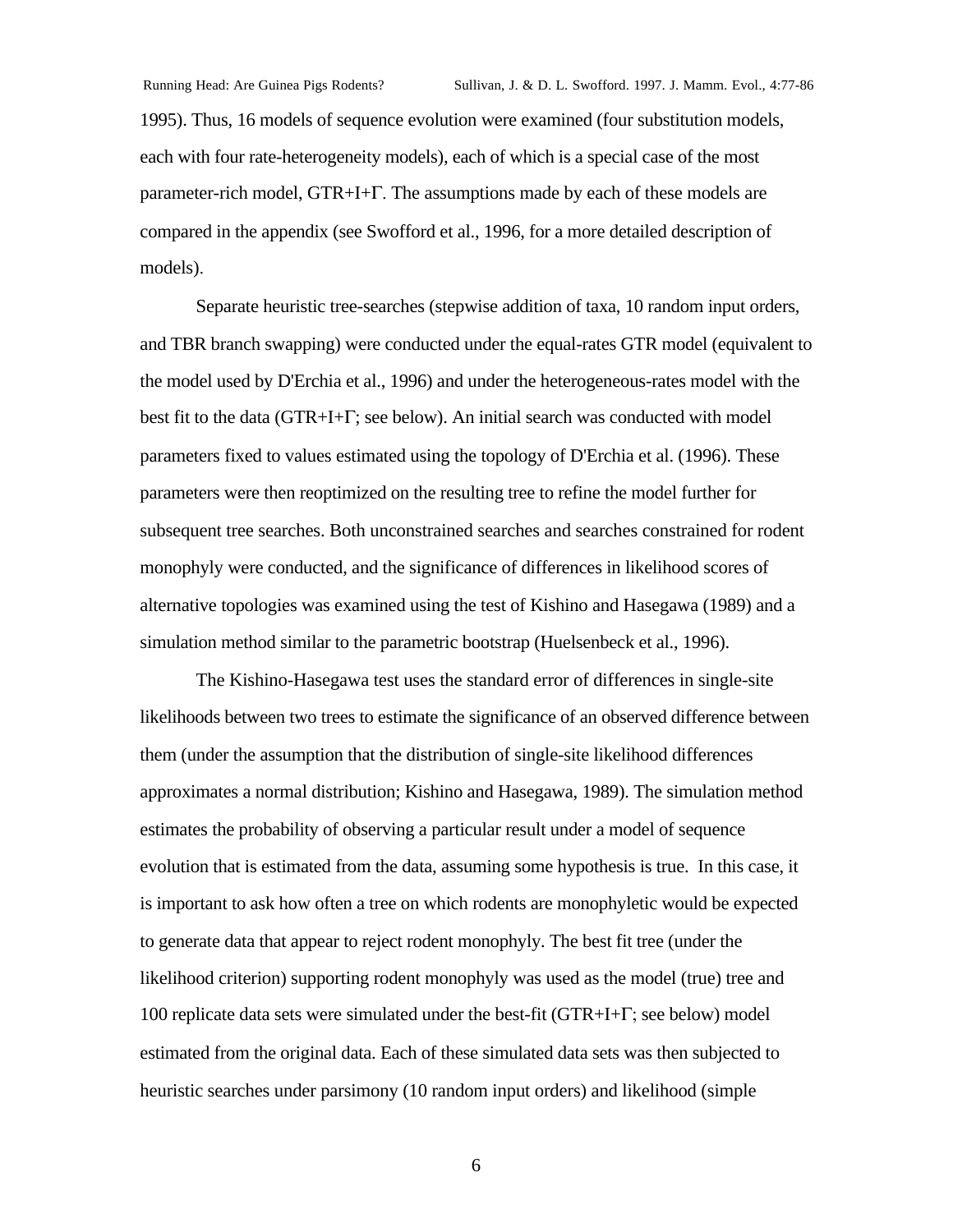addition sequence) using the GTR+I+Γ and GTR equal rates model (see below). The proportion of replicates in which rodents are non-monophyletic represents the probability of incorrectly inferring non-monophyly if the best rodent monophyly tree were the true tree.

#### **RESULTS AND DISCUSSION**

#### **Model Choice**

The log-likelihood score of the tree of D'Erchia et al. (1996) under the GTR model, (equal rates; equivalent to their model) is  $-49028.14$ , whereas its score under the GTR+I+Γ is –45593.28 (see appendix for likelihood of this tree under all models tested). This very large difference in likelihood score (3457.36 log-likelihood units) demonstrates that the fit between the data and the reconstruction model is dramatically improved by assuming that a proportion of sites are not free to vary and that rates at the remaining sites follow a gamma distribution (with shape parameter estimated from the data). The significance of this improvement can be evaluated using a likelihood-ratio test. The test statistic is twice the difference in log-likelihood and this can be compared to the  $\chi^2$ -distribution, with degrees of freedom equal to the difference in the number of free parameters between the two models (two in this case: the proportion of sites that are invariable and the gamma-distribution shape parameter). The value of the test statistic is 6914.72, whereas the critical value (at the 0.001 significance level) is 13.82. Although the assumptions of this test may not be strictly met (Goldman, 1993; but see Yang et al., 1995), it nevertheless highlights the dramatic improvement in fit associated with allowing for heterogeneous rates.

#### **Phylogenetic Analyses**

#### *Maximum-Likelihood Analyses Using Different Models Produce Different Trees*

Under the equal-rates GTR model, the tree shown by D'Erchia et al. (1996) is indeed the maximum-likelihood tree, but the maximum-likelihood tree under the more appropriate heterogeneous-rates GTR model (Fig. 2A) no longer supports the basal placement of the hedgehog. Furthermore, the hedgehog branch is remarkably long, longer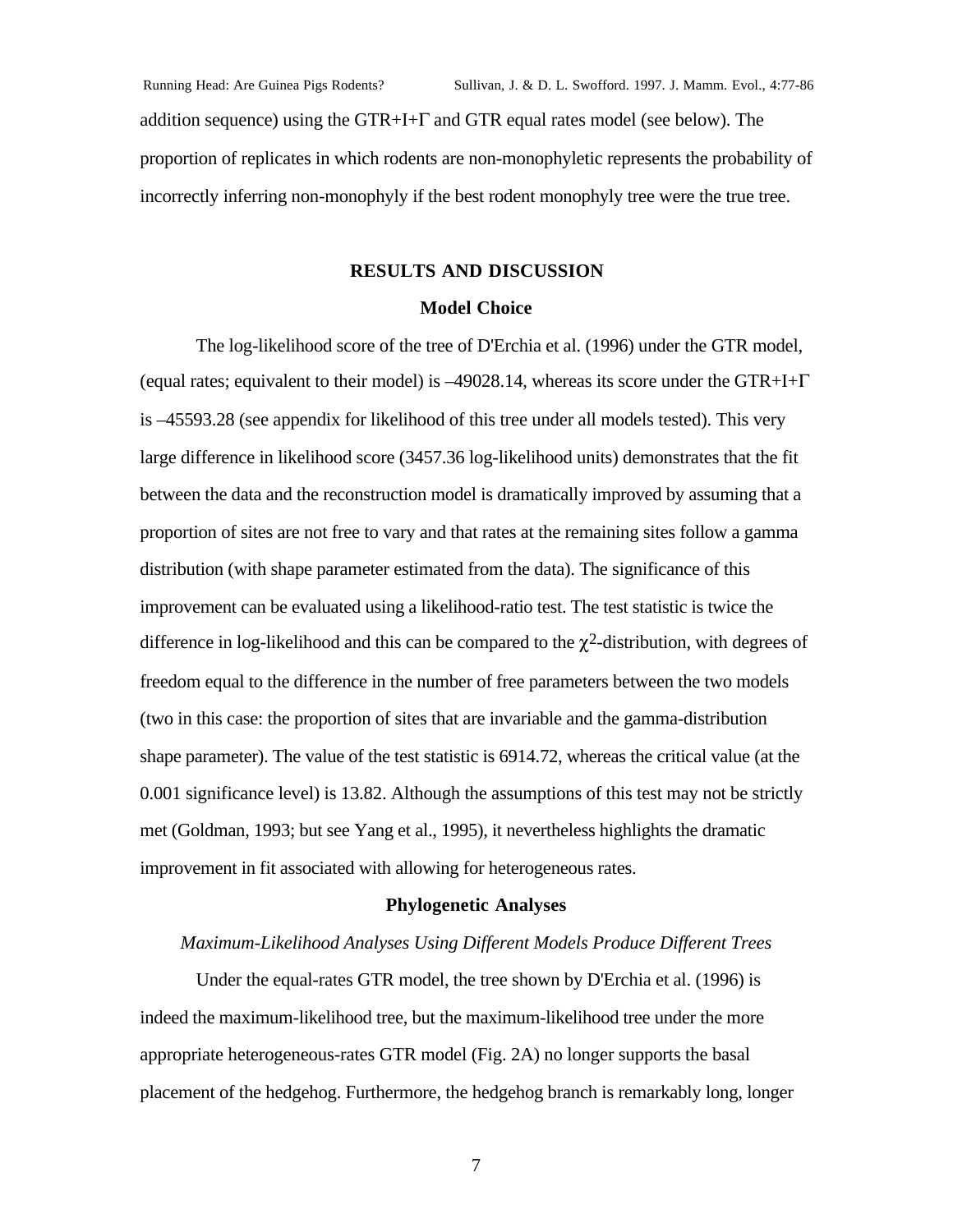even than the branch leading to the outgroup (opossum). The possibility of artifactual results due to long-branch attraction is well-known in parsimony analysis (Felsenstein, 1978), but the same problem can affect distance and maximum-likelihood analyses if the amount of change in long branches is systematically underestimated. This will be the case when among-site rate variation is ignored (Fig. 1; Waddell, 1995; Yang, 1996), and very likely explains the basal position of hedgehog in Cao et al.'s (1997) analysis of the mtDNA data (those authors also assumed equal rates for all amino-acid positions within each gene, but allowed a different uniform rate for each gene). Even when heterogeneous rates are accommodated, the hedgehog can be placed on the tree in several locations without changing the likelihood significantly (Table I; Fig. 2A). The hedgehog therefore appears to represent a "rogue" taxon that cannot be placed reliably with these data, and which possibly confounds attempts to estimate the relationships among the remaining taxa.

With the hedgehog/opossum long-branch attraction broken up (Fig. 2A), the unrooted tree for placental mammals (the ingroup topology obtained by pruning the opossum lineage from Fig. 2A) is consistent with rodent monophyly. The issue reduces to how the ingroup topology of placental mammals is rooted, that is, the reliability of the placement of the outgroup (the opossum sequence). In other molecular studies (e.g., Stanhope et al., 1992), variable sites in opossum sequences have been shown to be essentially randomized relative to placental mammals, rendering the opossum sequences unlikely to provide a reliable root for those data. To examine this possibility specifically with respect to these data, we rooted the ingroup topology of Figure 2A with 100 random sequences under the parsimony criterion (after exclusion of the hedgehog, to avoid the effect of long-branch attraction). These sequences were generated with MacClade (Maddison and Maddison, 1992), and were constrained to have the same base frequencies as the opossum sequence. Ninety-eight of those random outgroups rooted the tree within Rodentia, and many (24) rooted the tree at the same location as in D'Erchia et al.'s (1996) analyses. The observation that random sequences nearly always root the tree at or near the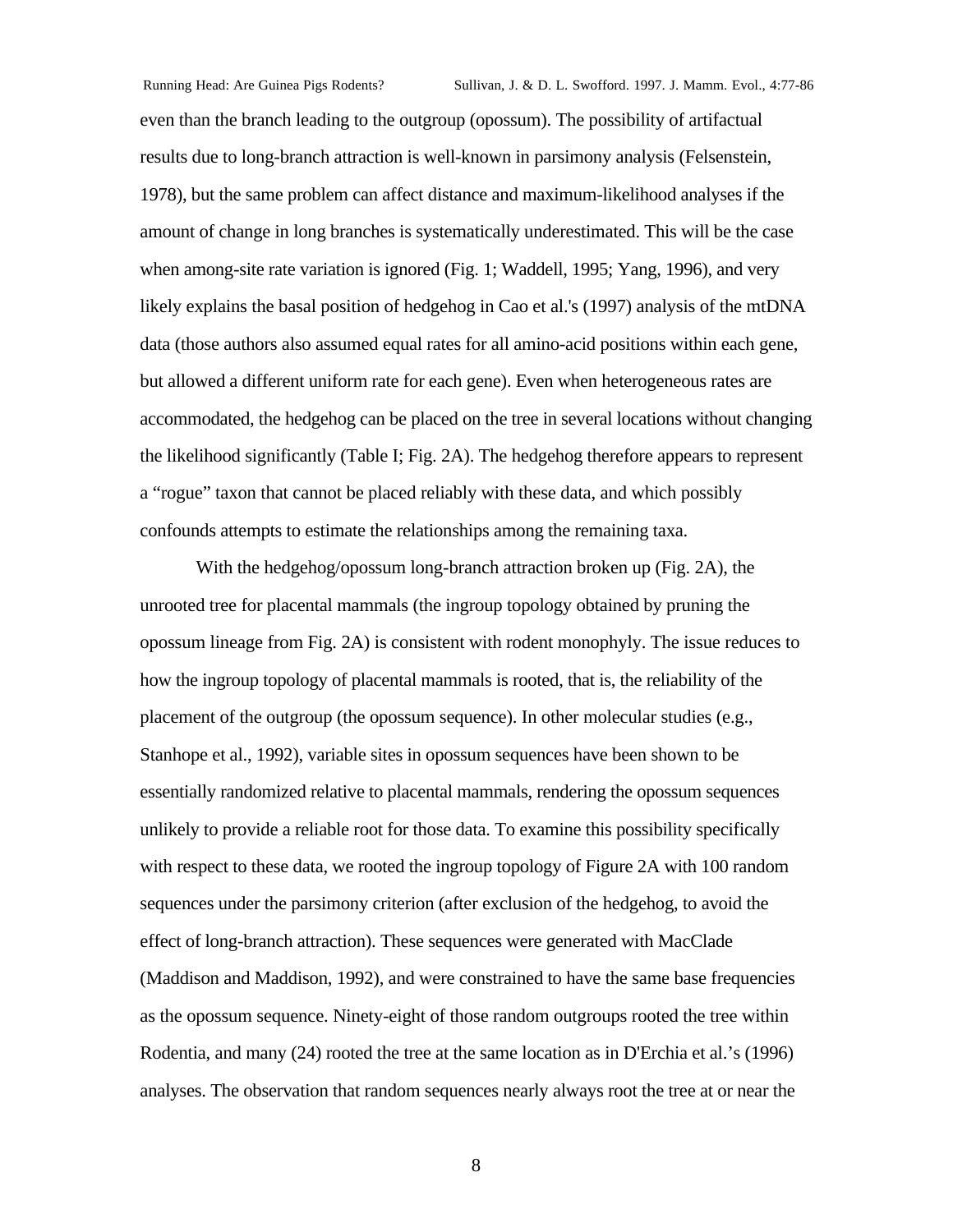same location as the opossum sequence raises the possibility of a spurious rooting in D'Erchia et al's analyses. This tendency of the opossum sequence towards random rooting behavior, combined with the long-branch attraction between hedgehog and opossum sequences, contributed to their apparent strong refutation of rodent monophyly.

### *Rodent Monophyly is Not Significantly Refuted*

More importantly, with all taxa included and the analysis conducted under the more appropriate (GTR+I+Γ) model, the likelihood score of the best rodent monophyly tree (Fig. 2B) is only 0.02% worse than that of the maximum-likelihood tree (Fig. 2A). This is not a significant difference as judged by the Kishino-Hasegawa test  $(P > 0.1)$ . Interestingly, when the Kishino-Hasegawa test is applied to the constrained (for rodent monophyly) and unconstrained trees under the (inappropriate) equal rates GTR model (used by D'Erchia et al., 1996), the best rodent monophyly tree is significantly worse than their tree ( $P = 0.012$ ). Thus, the apparent strong support for non-monophyly of rodents reported by D'Erchia et al. (1996) is attributable to their use of an oversimplified model, that is, their incorrect assumption of equal rates across sites.

The results of the simulation analyses are similar. When the best rodent monophyly tree (Fig. 2B) is used as the model (true) tree and 100 data sets are simulated on that tree, maximum-likelihood analysis of the resulting data sets (under the model used to generate the data, GTR+I+Γ) supports rodent monophyly only 75% of the time. That is, in 25% of the simulations, a non-monophyletic Rodentia is supported, even though rodents are monophyletic on the model tree. We therefore cannot reject the null hypothesis ( $P = 0.25$ ) of no significant difference between the topologies presented in Figure 2. Interestingly, when the simulated data sets are analyzed under parsimony, the probability of incorrectly inferring non-monophyly of Rodentia increases to 0.68, and when analyzed using an equal rates likelihood model (GTR with equal rates) that probability increases further to 0.85. In the oversimplified analyses, there is actually a higher probability of inferring the wrong tree than the model (true) tree. This analysis further demonstrates that the strong apparent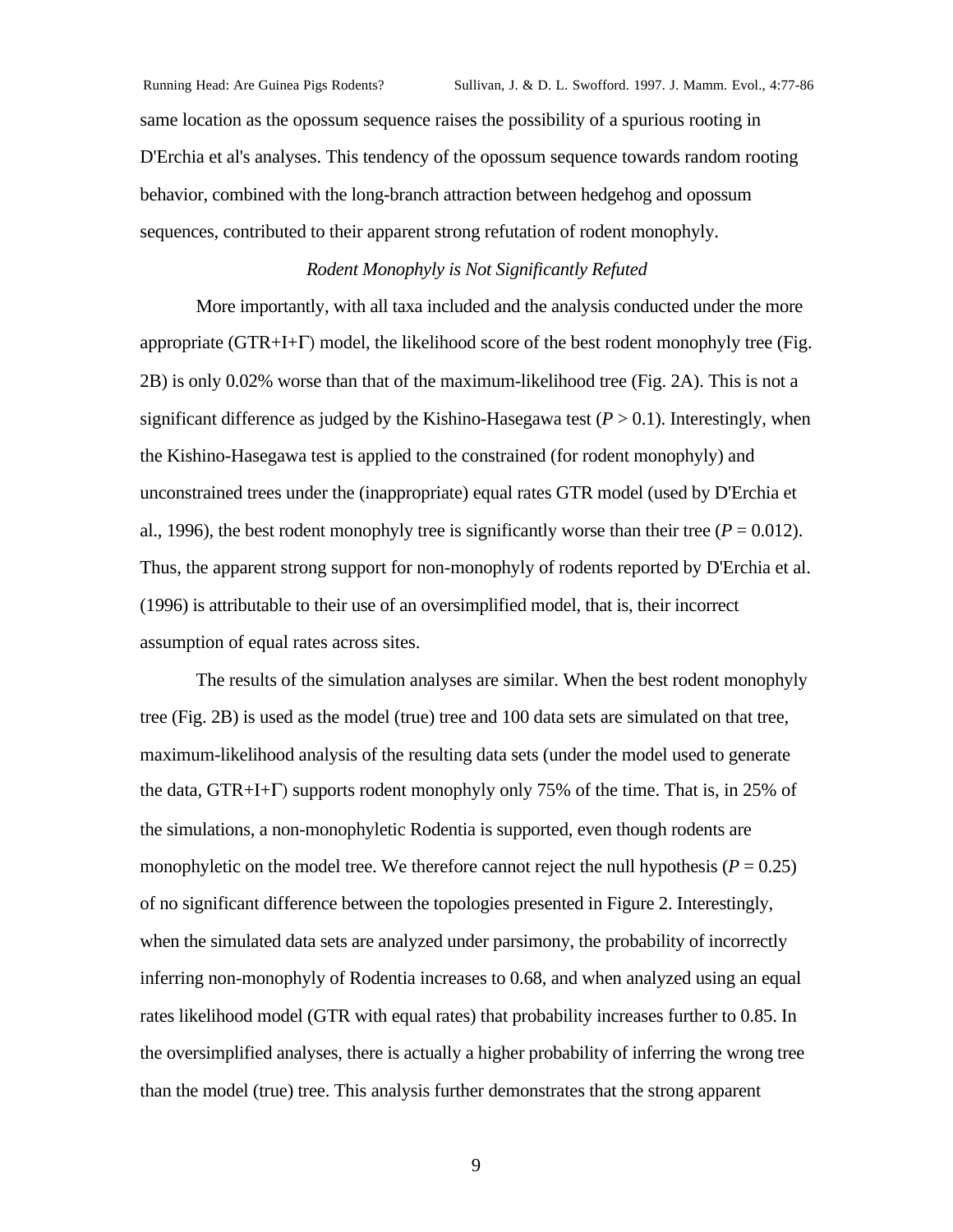Running Head: Are Guinea Pigs Rodents? Sullivan, J. & D. L. Swofford. 1997. J. Mamm. Evol., 4:77-86 support for rodent nonmonophyly reported by D'Erchia et al (1996) resulted from ignoring rate heterogeneity across sites.

#### **The Utility of Models**

Our analyses using the more appropriate heterogeneous-rates model (GTR+I+Γ) not only break up the long-branch attraction between the hedgehog and opossum sequences, but demonstrate that the statistical support (relatively high bootstrap values) that D'Erchia et al. (1996) reported for rodent non-monophyly is an artifact of systematic error associated with ignoring among-site rate variation. This illustrates the point that large data sets (with respect to the number of bases) are not immune to systematic error. In fact, because inconsistent phylogenetic methods will (by definition) ascribe increasing confidence to incorrect estimates of topology as sequence length increases, the match between model and data becomes more critical for very long sequences rather than less so, as intuition might suggest. Thus, future analyses of complete mitochondrial genomes that fail to accommodate rate heterogeneity explicitly (e.g., Janke et al., 1996; Cao et al., 1997) will be susceptible to the same systematic error that misled D'Erchia et al. (1996).

Thus, these results demonstrate that rodent monophyly clearly is not refuted by the mtDNA genome data. In spite of the large number of base pairs, a more thorough sampling of taxa will be required to adequately test the hypothesis of rodent monophyly. In particular, more rodent and insectivoran sequences will be required (e.g., Nedbal et al. 1996), and inclusion of xenarthran sequences (e.g., armadillo or sloth), the probable outgroup to the rest of the placental mammals (e.g., McKenna, 1975; Novacek, 1990), would divide the long branch leading to the opossum and thereby possibly provide a more reliable root for nonxenarthrous eutherians. Additional complete mtDNA sequences will soon be available. Analyses of these new data under appropriate models may or may not support D'Erchia et al.'s conclusions; for the moment the molecular data do not support the dissolution of Rodentia.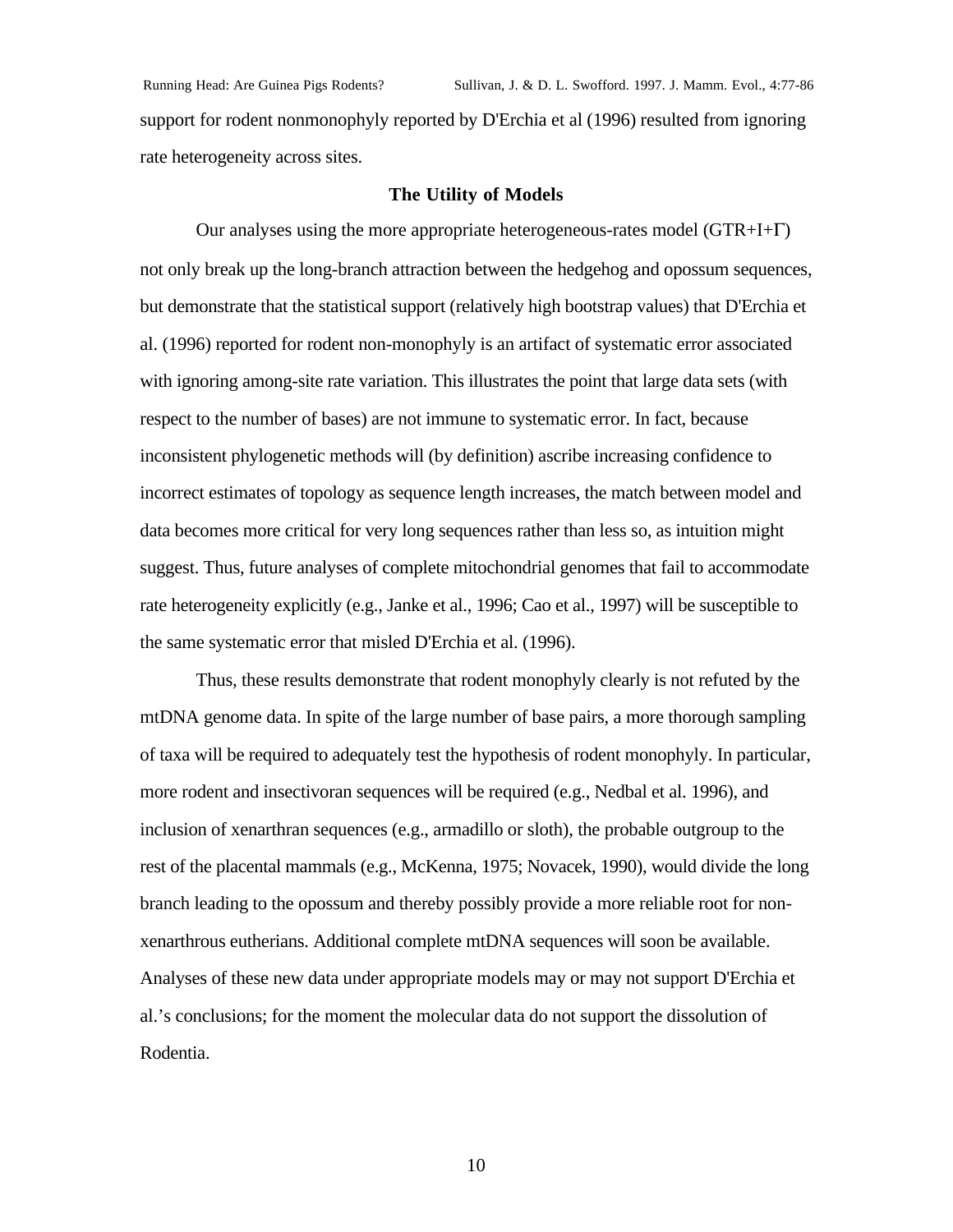## **ACKNOWLEDGMENTS**

We thank Mark Hershkovitz, John Huelsenbeck, Patrick Luckett, Luis Ruedas Scott Steppan, and anonymous reviewers for advice, discussion, and/or comments. While this work was being conducted, JS was supported by the Smithsonian Institution Molecular Evolution Fellowship (Office of Fellowships and Grants).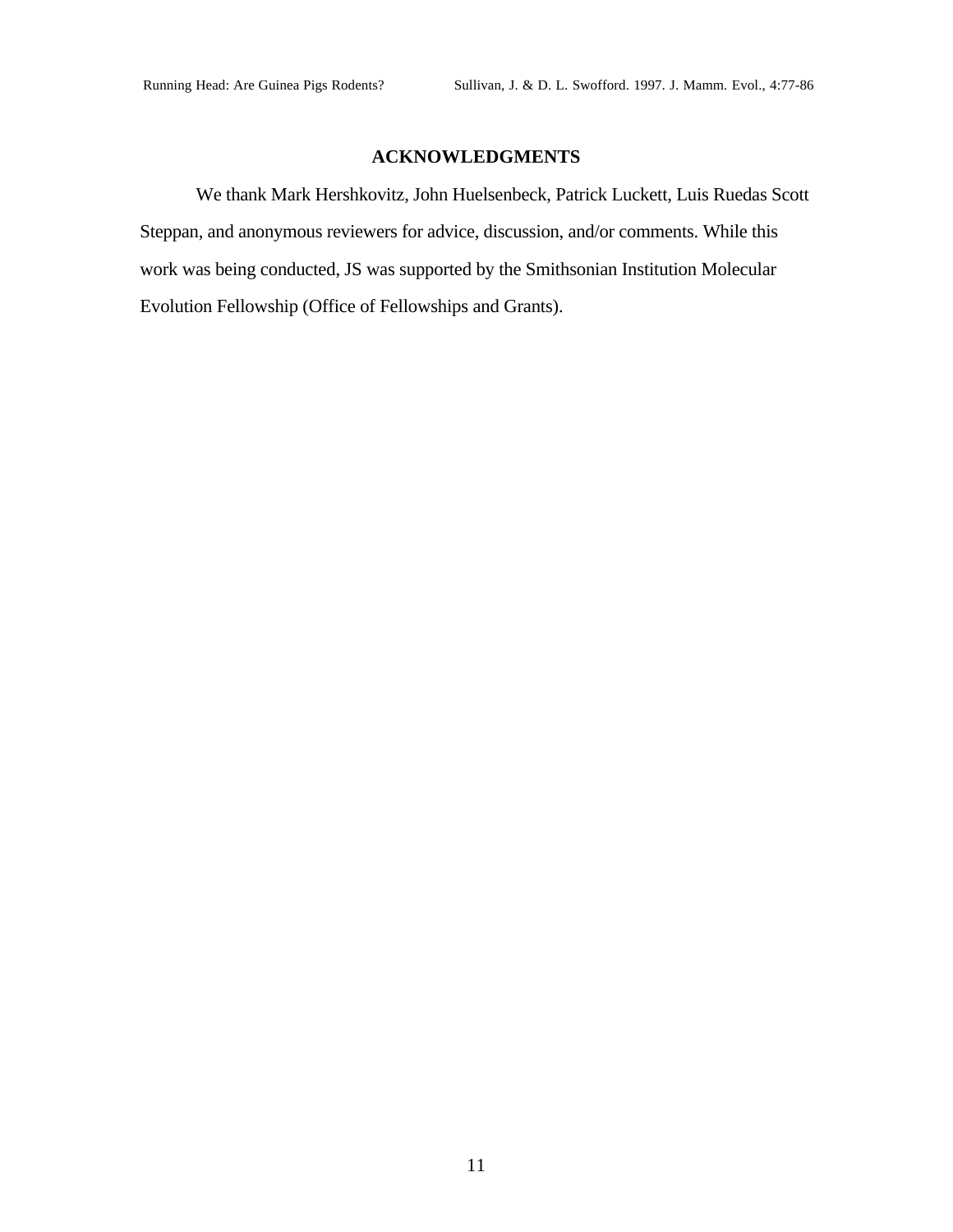#### **LITERATURE CITED**

- Adachi, J., and Hasegawa, M. (1996) MOLPHY version 2.3: Programs for molecular phylogenetics based on maximum likelihood. *Computer Science Monographs*, No. **28**. Institute of Statistical Mathematics, Tokyo.
- Cao, Y., Adachi, J., Yano, T., and Hasegawa, M. (1994). Phylogenetic place of guinea pigs: no support of the rodent-polyphyly hypothesis from maximum-likelihood analyses of multiple protein sequences. *Mol. Biol. Evol*., **11**: 593-604.
- Cao, Y., Okada, N., and Hasegawa, H. (1997). Phylogenetic position of guinea pigs revisited. *Mol. Biol. Evol.*, **14**:461-464.
- D'Erchia, A. M., Gissi, C., Pesole, G., Saccone, C. and Arnason, U. (1996). The guinea pig is not a rodent. *Nature* **381:** 597-600 .
- Felsenstein, J. (1978). Cases in which parsimony and compatibility methods will be positively misleading. *Syst. Zool*., **27**: 401-410.
- Gaut, B. S., and Lewis, P. O. (1995). Success of maximum likelihood phylogeny inference in the four-taxon case. *Mol. Biol. Evol.* **12**: 152-162.
- Goldman, N. (1993). Statistical tests of models of DNA substitution. *J. Mol. Evol.* **36**: 182- 198.
- Graur, D., Hide, W. A., and Li , W.-H. (1991). Is the guinea-pig a rodent? *Nature* **315**; 649- 652.
- Gu, X., Fu, Y.-X, and Li, W-H. (1995). Maximum likelihood estimation of the heterogeneity of substitution rate among nucleotide sites. *Mol. Biol. Evol*. **12**: 546-557.
- Hasegawa, M., Kishino, H., and Yano, T. (1985). Dating the human-ape split by a molecular clock of mitochondrial DNA. *J. Mol. Evol*. **22**: 160-174.
- Hasegawa, M., Cao, Y., and Adachi, J. (1992). Rodent polyphyly? *Nature* **255**: 595.
- Hendy, M. D., and Penny, D. (1989). A framework for the quantitative study of evolutionary trees. *Syst. Zool*. **20**: 406-416.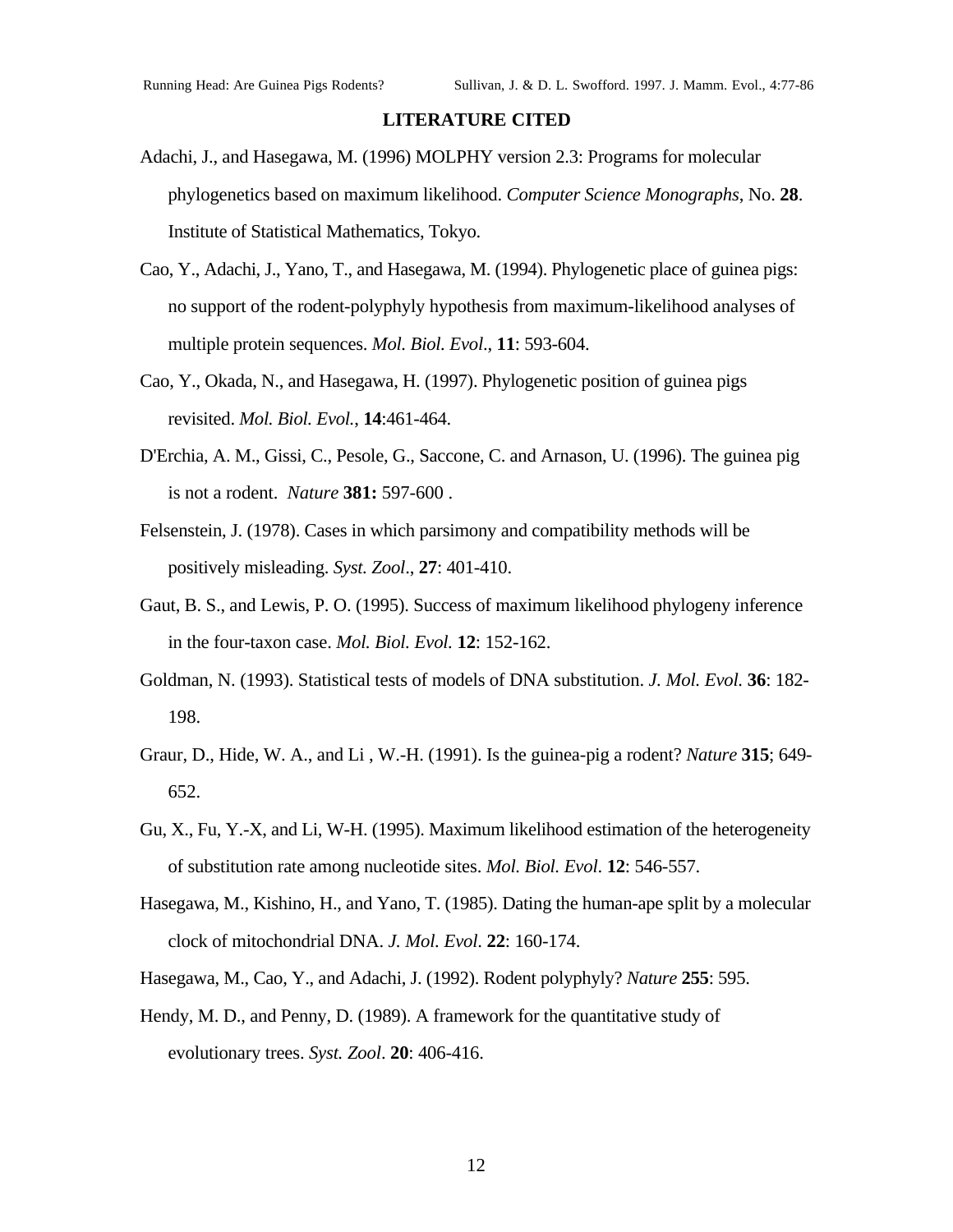Huelsenbeck, J. P. (1995). Performance of phylogenetic methods in simulation. *Syst. Biol*. **44**:17-48.

- Huelsenbeck, J. P., Hillis, D. M., and Jones, R. (1996). Parametric bootstrapping in molecular phylogenetics: Applications and performance. In. *Molecular Zoology: Advances, Strategies, and Protocols*, J. D. Ferraris and S. R. Palumbi, eds. pp. 19-45, Wiley-Liss, New York.
- Janke, A, Xu, X., and Arnason, U. (1996) The complete mitochondrial genome of the wallaroo (*Macropus robustus*) and the phylogenetic relationship among Monotremata, Marsupalia, and Eutheria. *Proc. Nat. Acad., Sci., USA* **94**:1276-1281.
- Jukes, T. H., and Cantor, C. R. (1969). Evolution of protein molecules. In: *Mammalian protein metabolism,* H. N. Munro, ed., pp. 21-132. Academic Press, New York.
- Kimura, M. (1980). A simple method for estimating evolutionary rate of base substitutions through comparative studies of nucleotide sequences. *J. Mol. Evol*. **16**: 111-120.
- Kishino, H., and Hasegawa, M. (1989). Evaluation of the maximum likelihood estimate of the evolutionary tree topologies from DNA sequence data, and the branching order of Hominoidea. *J. Mol. Evol.* **29;** 170-179 .
- Li, W.-H., Hide, W. A., Zharkikh, A., Ma, D.-P., and Graur, D. (1992) The molecular taxonomy and evolution of the guinea pig. *J. Hered*. **83**:174-181.
- Luckett, W. P., and Hartenberger, J.-L. (1993). Monophyly or polyphyly of the order Rodentia: Possible conflict between morphological and molecular interpretations. *J. Mammal. Evol.* **2:** 127-147.
- Ma, D.-P., Zharkikh, A., Graur, D., VandeBerg, J. L., and Li, W.-H. (1993) Structure and evolution of opossum, guinea pig, and porcupine cytochrome *b* genes. *J. Mol. Evol*. **36**:327-334.
- Maddison, W. P., and Maddison, D. R. (1992). MacClade--analysis of phylogeny and character evolution, version 3.5. Sinauer, Sunderland, Mass.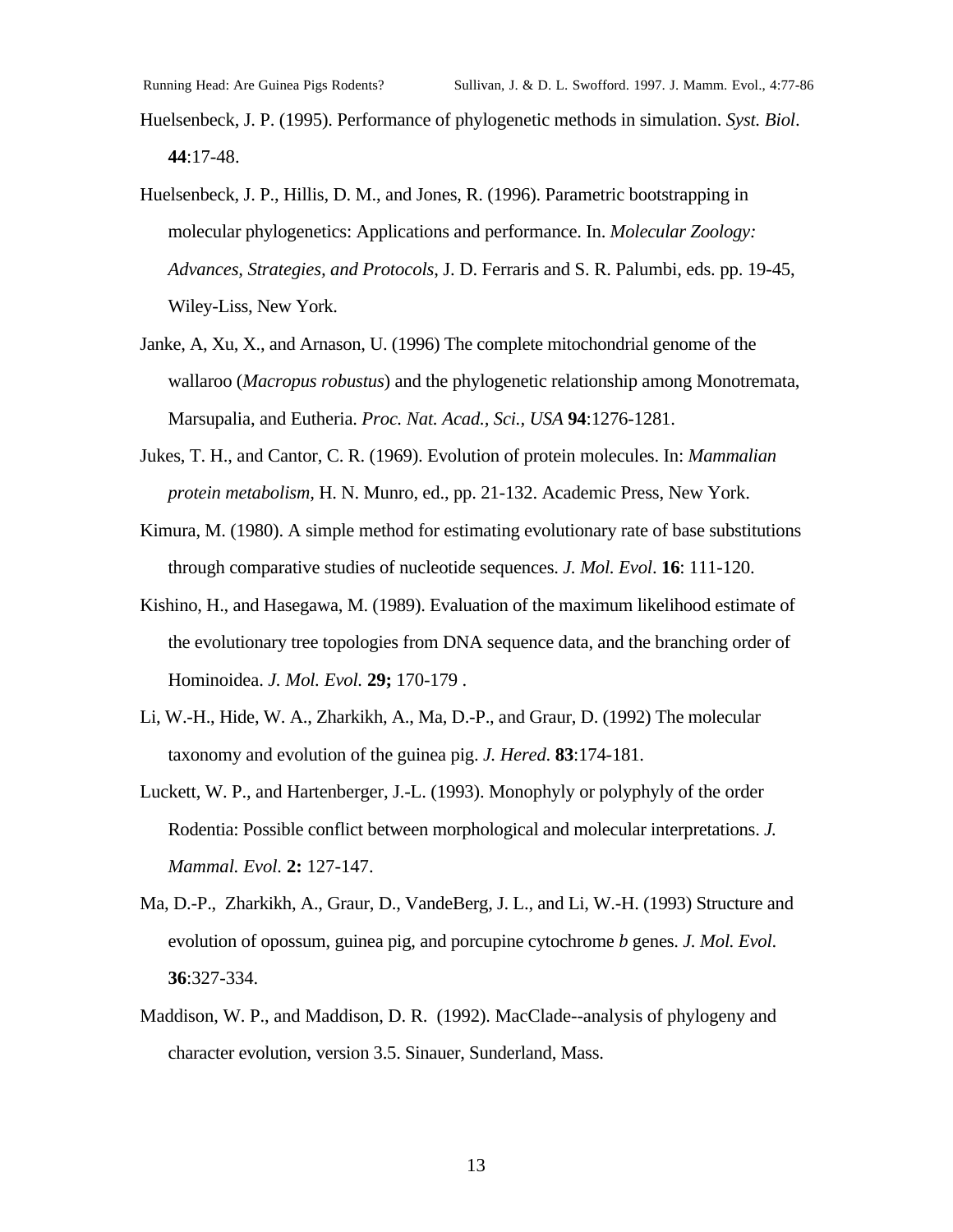Martignetti, J. A., and J. Brosius. (1993) Neural BC1 RNA as an evolutionary marker: guinea pig remains a rodent. *Proc. Nat. Acad. Sci. USA* **90**:9698-9702.

- McKenna, M. C. (1975). Toward a phylogenetic classification of the Mammalia. In Phylogeny of the primates: *An interdisciplinary approach,* W. P. Luckett and F. S. Szalay, eds. pp. 21-46, Plenum Press, New York.
- Novacek, M. J. (1990). Morphology, paleontology, and the higher clades of mammals. In: *Current Mammalogy,* H. H. Genoways, ed. pp. 507-543, Plenum Press, New York.
- Porter, C. A., Goodman, M , and Stanhope. M. J. (1996). Evidence on mammalian phylogeny from sequences of exon 28 of the von Willebrand factor gene. *Mol. Phyl. Evol.* **5**: 89-101.
- Stanhope, M. J., Czelusniak, J., Si, J.-S., Nickerson, J., and Goodman, M. (1992). A molecular perspective on mammalian evolution from the gene encoding Interophotoreceptor Retinoid Binding Protein, with convincing evidence for bat monophyly. *Mol. Phyl. Evol.* **1:** 148-160 .
- Sullivan, J., Holsinger, K. E., and Simon, C. (1995). Among-site rate variation and phylogenetic analysis of 12S rRNA data in Sigmodontine rodents. *Mol. Biol. Evol.* **12**: 988-1001.
- Swofford, D. L., Olsen, G. P., Waddell, P. J. and Hillis, D. M. (1996). Phylogenetic inference. In: *Molecular Systematics*, 2nd ed., D. M. Hillis, C. Moritz, and B. K. Mable, eds. pp. 407-514, Sinauer, Sunderland, MA
- Waddell, P. (1995). Statistical methods of phylogenetic analysis, including Hadamard conjugations, LogDet transforms, and maximum likelihood. Ph.D. Dissert., Massey University
- Yang, Z. (1994a). Estimating the pattern of nucleotide substitution. *J. Mol. Evol*. **39**:105- 111.
- Yang, Z. (1994b.). Maximum likelihood phylogenetic estimation from DNA sequences with variable rates over sites: approximate methods. *J. Mol. Evol*., **39**: 306-314.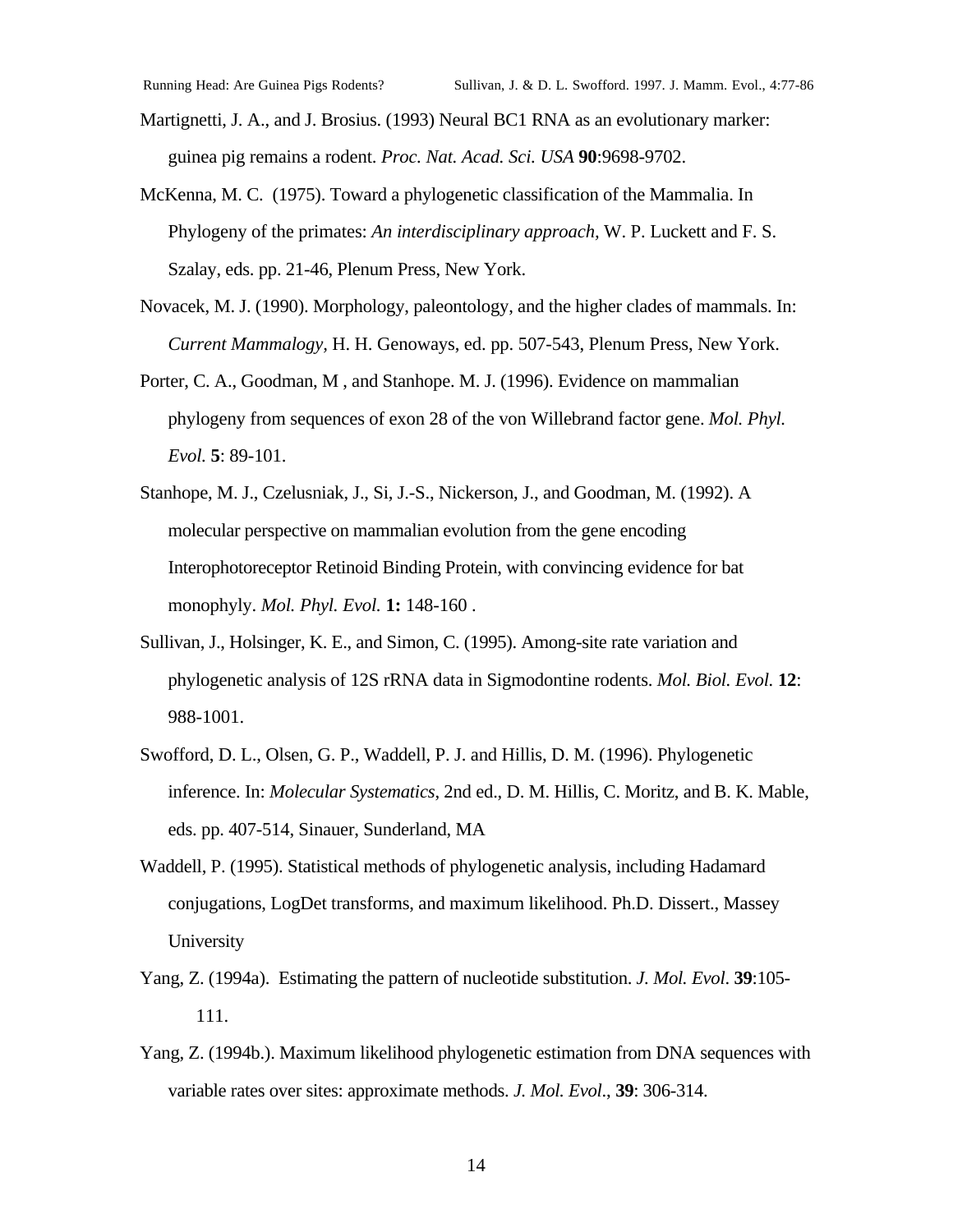Yang, Z. (1996). Phylogenetic analysis using parsimony and likelihood methods. *J. Mol. Evol*., **42** :294-307.

- Yang, Z., Goldman, N. and Friday, A. E. (1994). Comparison of models for nucleotide substitution used in maximum-likelihood phylogenetic estimation. *Mol. Biol. Evol.* **11:** 316-324 .
- Yang, Z., Goldman, N. and Friday, A. E. (1995). Maximum likelihood trees from DNA sequences: a peculiar statistical estimation problem. Syst. Biol. 44:384-399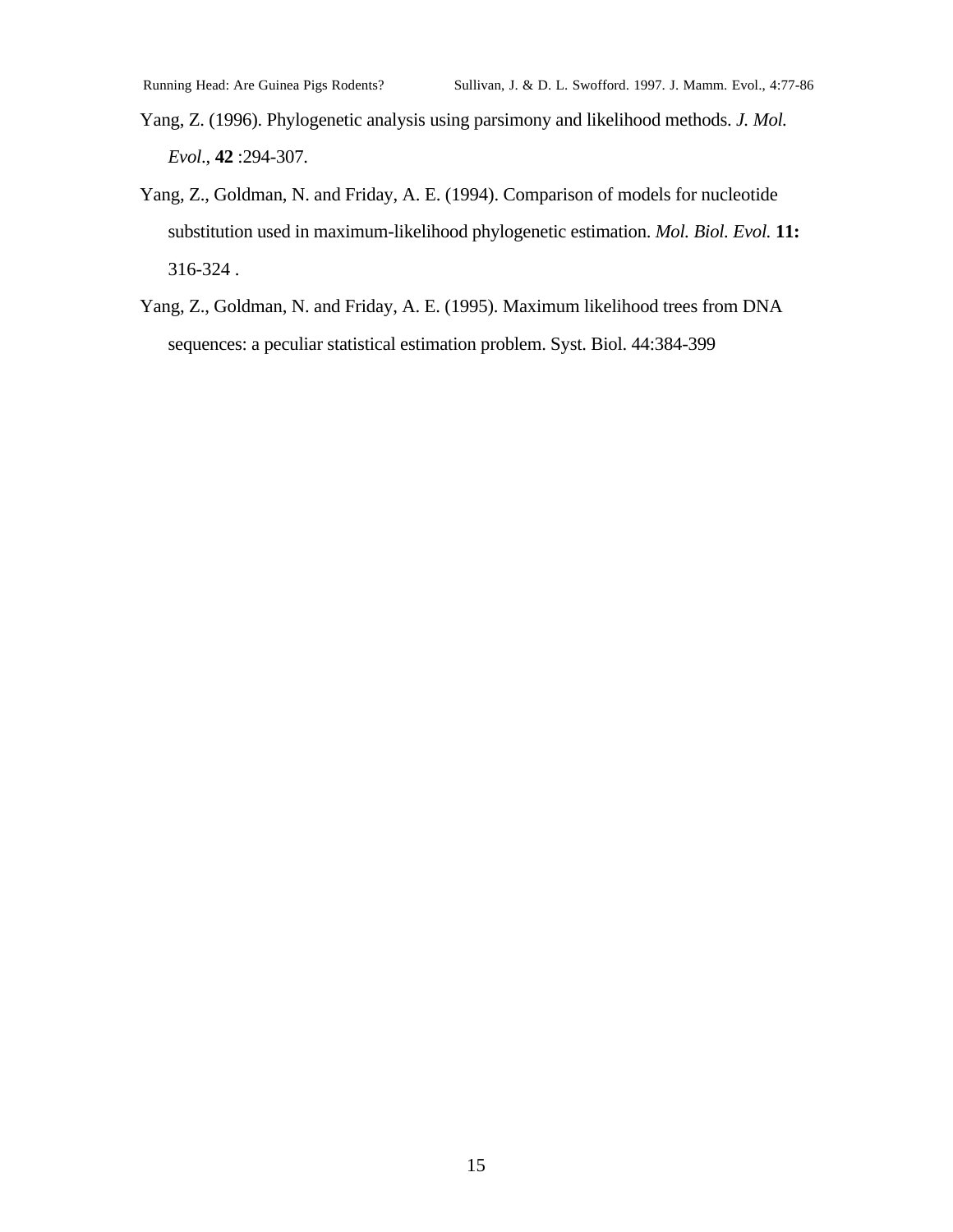**APPENDIX**. Comparison of models of sequence evolution examined here. All these models asusme

stationarity of each parameter. Likelihood scores are calculated on the tree of D'Erchia et al. (1996).

|                  | <b>Base</b>        | <b>Substitution</b> | <b>Heterogeneity</b><br>Rate | InL            |
|------------------|--------------------|---------------------|------------------------------|----------------|
|                  | <b>Frequencies</b> | Types               |                              |                |
| JC               | Equal              | One                 | None                         | -50999.9171    |
| $JC+I$           | Equal              | One                 | Invariable Sites             | $-47911.44192$ |
| $JC+Γ$           | Equal              | One                 | Gamma-distributed Rates      | -47607.6553    |
| $JC+I+ \Gamma$   | Equal              | One                 | Invariable Sites +           | -47605.3659    |
|                  |                    |                     | Gamma-distributed Rates      |                |
| K <sub>2</sub> P | Equal              | Two                 | None                         | -50016.04069   |
| $K+1$            | Equal              | Two                 | Invariable Sites             | -46833.56109   |
| $K + \Gamma$     | Equal              | Two                 | Gamma-distributed Rates      | -46471.74497   |
| $K+I+\Gamma$     | Equal              | Two                 | Invariable Sites +           | -46446.36463   |
|                  |                    |                     | Gamma-distributed Rates      |                |
| <b>HKY-85</b>    | Empirical          | Two                 | None                         | -49433.62471   |
| HKY+I            | Empirical          | Two                 | Invariable Sites             | -46201.59995   |
| $HKY+I+ \Gamma$  | Empirical          | Two                 | Gamma-distributed Rates      | -45803.54994   |
| $HKY+I+ \Gamma$  | Empirical          | Two                 | Invariable Sites +           | -45773.48647   |
|                  |                    |                     | Gamma-distributed Rates      |                |
| <b>GTR</b>       | Empirical          | <b>Six</b>          | None                         | -49028.13801   |
| GTR+I            | Empirical          | Six                 | Invariable Sites             | -45965.65841   |
| $GTR + \Gamma$   | Empirical          | <b>Six</b>          | Gamma-distributed Rates      | -45620.12374   |
| $GTR+H+\Gamma$   | Empirical          | Six                 | Invariable Sites +           | -45593.28162   |
|                  |                    |                     | Gamma-distributed Rates      |                |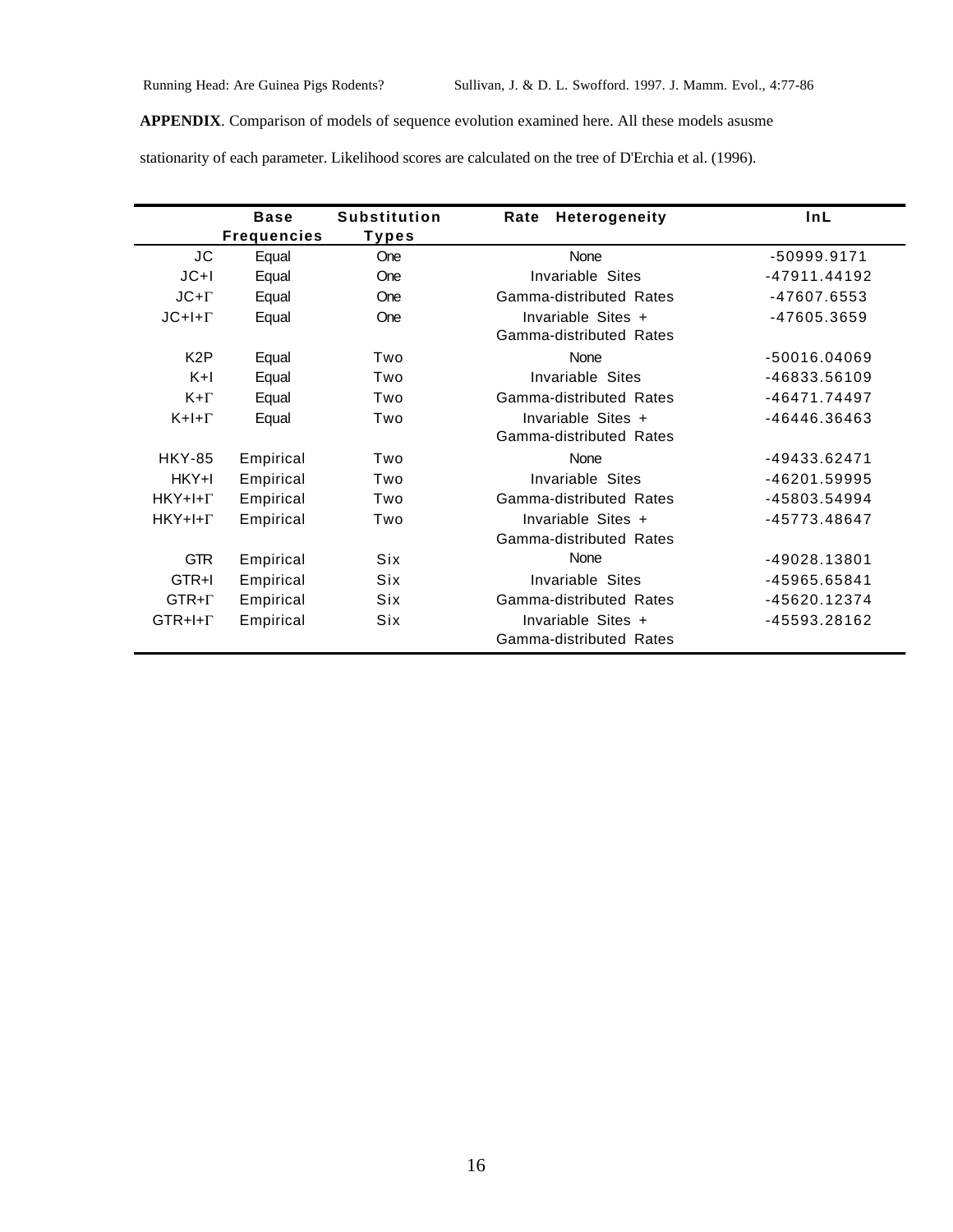Table I. Cost (decrease in log-likelihood) associated with alternative placements of hedgehog on tree A of Fig. 1 and alternative attachments of opossum outgroup on tree B of Fig. 1. Table shows rearrangements that are not significantly different based on Kishino-Hasegawa test.

| Tree A         |       |                  | Tree B         |                   |                  |
|----------------|-------|------------------|----------------|-------------------|------------------|
| <b>Branch</b>  | Cost  | $\boldsymbol{P}$ | <b>Branch</b>  | Cost              | $\boldsymbol{P}$ |
| $\mathbf{1}$   | 7.41  | 0.42             | $\mathbf{1}$   | best <sup>1</sup> |                  |
| $\overline{2}$ | 12.82 | 0.38             | $\overline{2}$ | 8.26              | 0.19             |
| 3              | 6.23  | 0.63             | 3              | 24.54             | 0.10             |
| $\overline{4}$ | 2.29  | 0.86             |                |                   |                  |
| 5              | 5.93  | 0.56             |                |                   |                  |
| 6              | 7.79  | 0.42             |                |                   |                  |
| 7              | 6.40  | 0.40             |                |                   |                  |

1Attachment of the opossum sequence to branch 1 of Tree B produces Tree A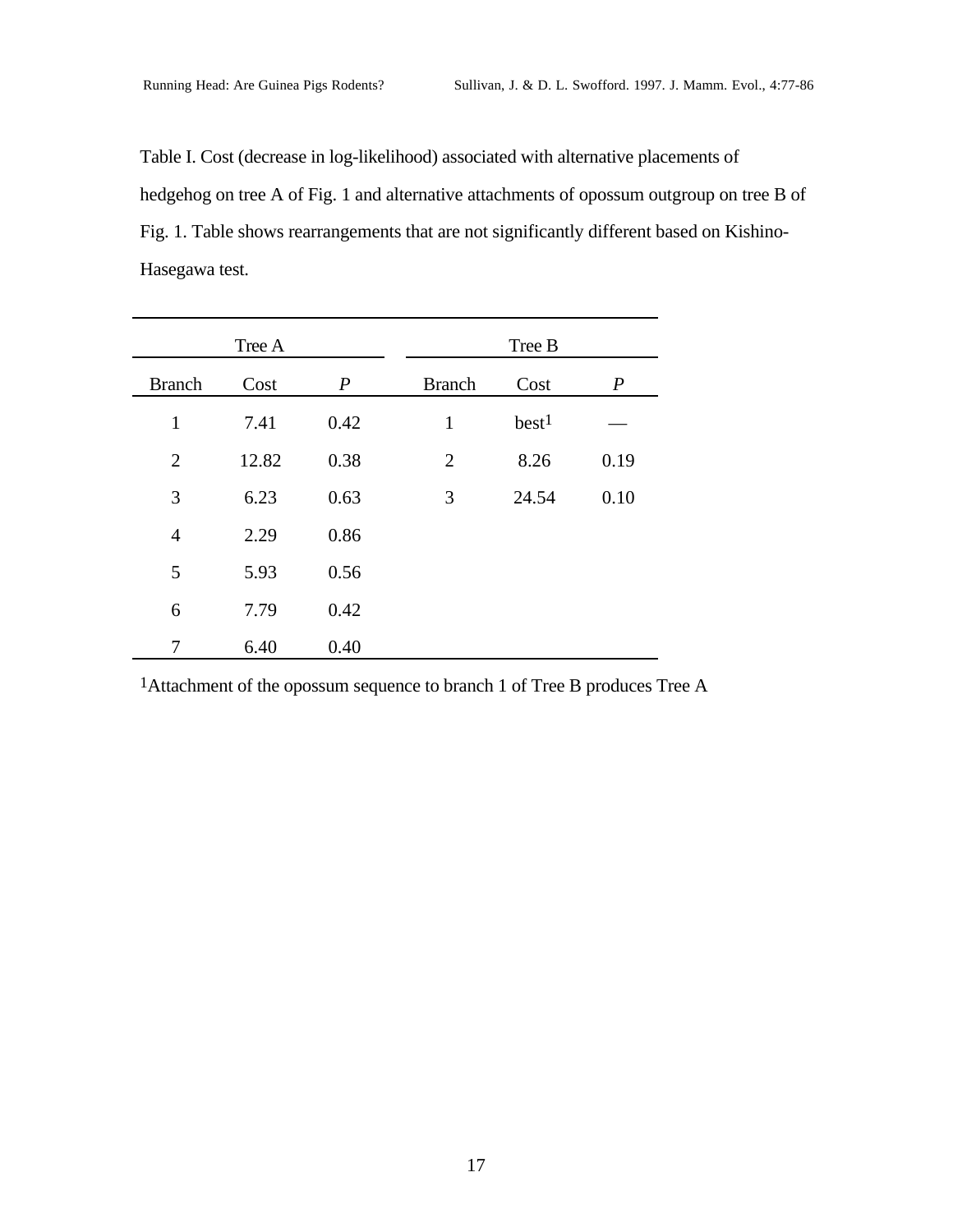**Fig. 1.** Maximum-likelihood can be an inconsistent estimator of phylogeny. One thousand replicate data sets of several different sequence lengths were simulated on the tree shown under a JC+I model of sequence evolution with 50 % invariable sites (Pinv =  $0.5$ ). Each data set was then analyzed under both the appropriate JC+I model (open squares) and an incorrect equal rates JC model (closed squares). Under the incorrect assumption of equal rates, the probability of inferring the correct tree is zero for long sequences ( $> 2000$  bp).

**Fig. 2** (A). Maximum-likelihood tree ( $ln L = -45570.78$ ) for first and second codon positions for the "protein supergene" data of D'Erchia et al. (1996) estimated using a prerelease version of the PAUP\* 4.0 (GTR+I+Γ model of evolution,  $p_{inv} = 0.4103$ ,  $\alpha =$ 0.8239). The hedgehog branch can be reconnected to each of the numbered branches with little change in likelihood score (see Table 1). (B) The most likely tree under the constraint of rodent monophyly ( $ln L = -45579.04$ ). The root (attachment point of the opossum sequence) could be placed along the three numbered branches with insignificant change in likelihood (see Table I); attachment to the branch labeled one results in the identical topology as in (A) . The likelihood score of tree (B) does not differ significantly from that of the most likely tree (A).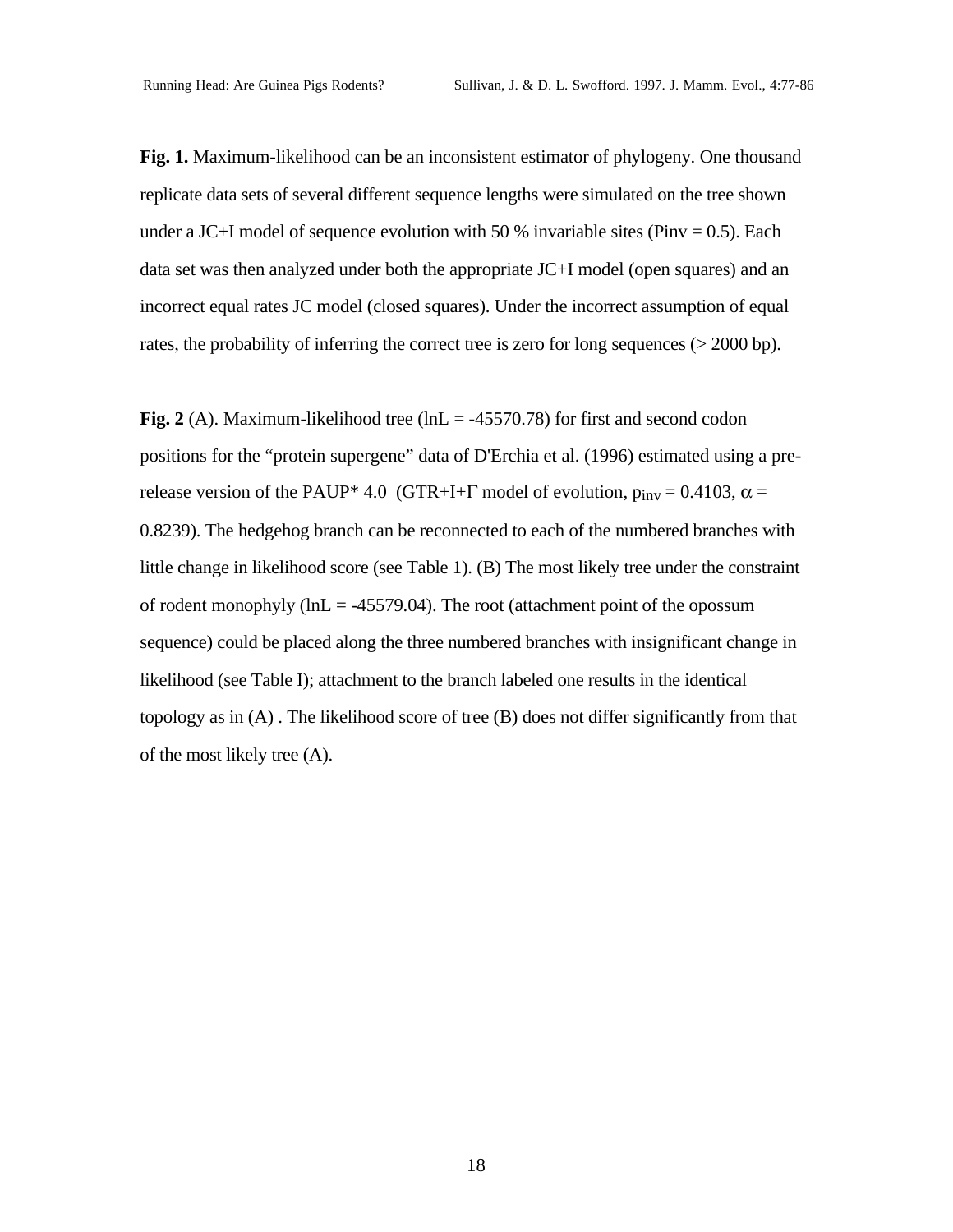